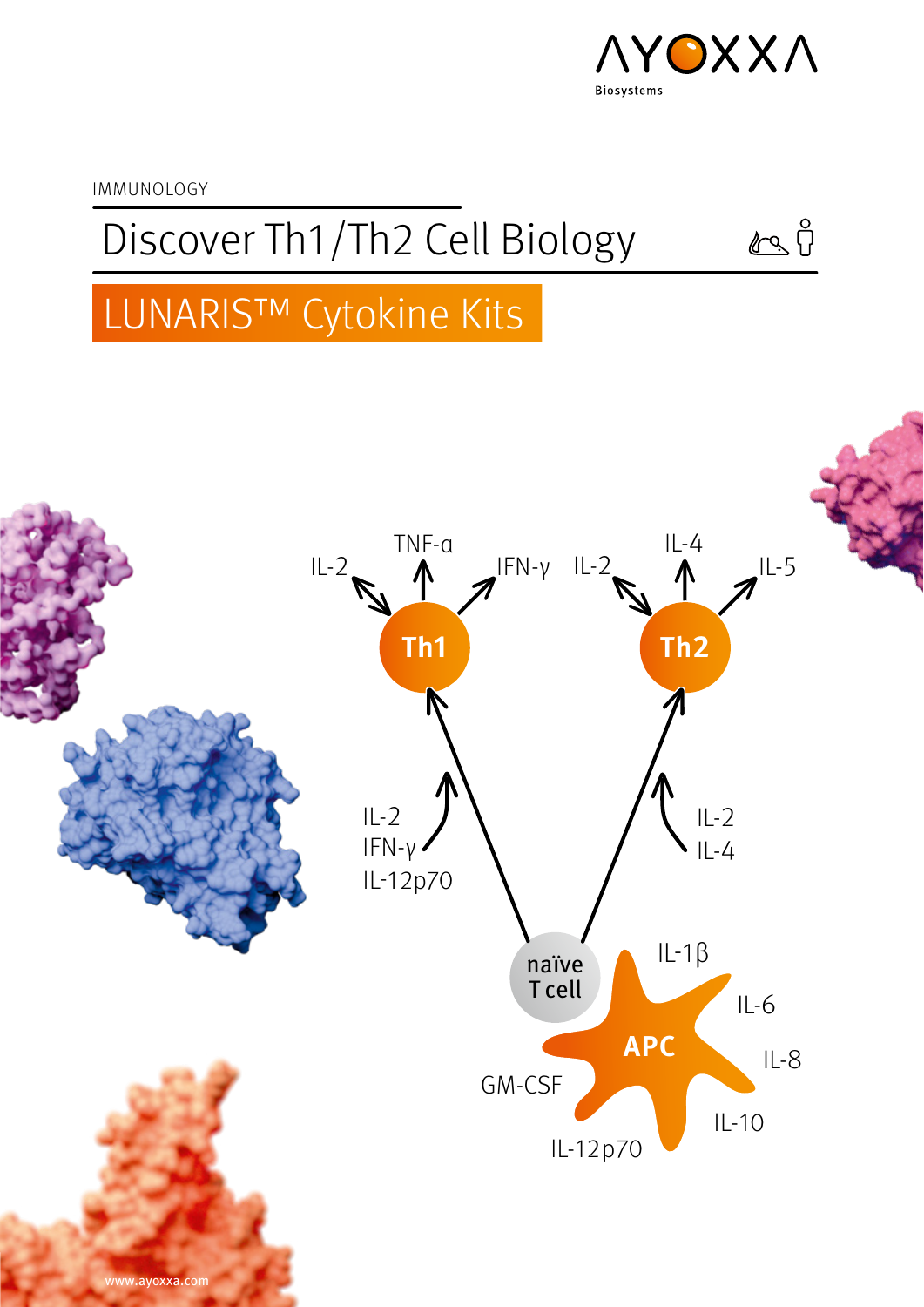

# LUNARIS™ Human and Mouse Cytokine Kits Validated, scalable, robust

- $>$  Validated for quantitative analysis of  $3-12$  soluble cytokines involved in the Th1, Th2-mediated immune response
- Cytokine profiling in serum, cell culture supernatant, and aqueous humor with sample volumes as low as 3 μL
- $\geq$  Kits cover targets involved in cell-mediated immunity and humoral response, and in changes caused by inflammation

### **LUNARIS™ Human 11-Plex Cytokine Kit**

Quantifies GM-CSF, IFN-γ, IL-1β, IL-2, IL-4, IL-5, IL-6, IL-8 (CXCL8), IL-10, IL-12p70, TNF-α

### **LUNARIS™ Mouse 12-Plex Cytokine Kit**

Quantifies GM-CSF, IFN-γ, IL-1β, IL-2, IL-4, IL-5, IL-6, IL-12p70, IL-13, IL-17A, TNF-α

Please note: Additional cytokine kits with lower plex-grade are available upon request – please contact sales@ayoxxa.com.



For Research Use Only. Not for use in diagnostic procedures.

# Th1/Th2 Cell Biology Cytokines mediating immune cell dynamics

According to the classical Th1/Th2 paradigm of immune regulation. Th1 cells are involved in immune responses against intracellular bacteria and viruses. Th2 cells mount a response against extracellular parasites.

Among other factors, the presence of particular cytokines in the microenvironment of a T helper cell determines its biological fate. Autocrine and paracrine signaling polarize an immunological response towards either the Th1 or Th2 direction.

Though not exclusively, Th1 differentiation is generally driven by IL-12 and IFN-γ, while Th2 differentiation is induced by IL-4.

Cytokines are necessary for T helper cell differentiation and activation, understanding cytokine patterns in both healthy development and in disease is a prerequisite to designing therapies.

LUNARIS™ Human and Mouse Cytokine Kits offer tailored biomarker testing to answer a wide range of challenging questions about Th1 and Th2 cell biology.

### **Relevant research areas:**

- > Allergic and autoimmune disorders
- Immune response to extra-/intracellular pathogens  $\geq$ and extracellular parasites
- Graft-versus-host disease  $\mathbf{v}$



**Cytokines mediating immune cell dynamics**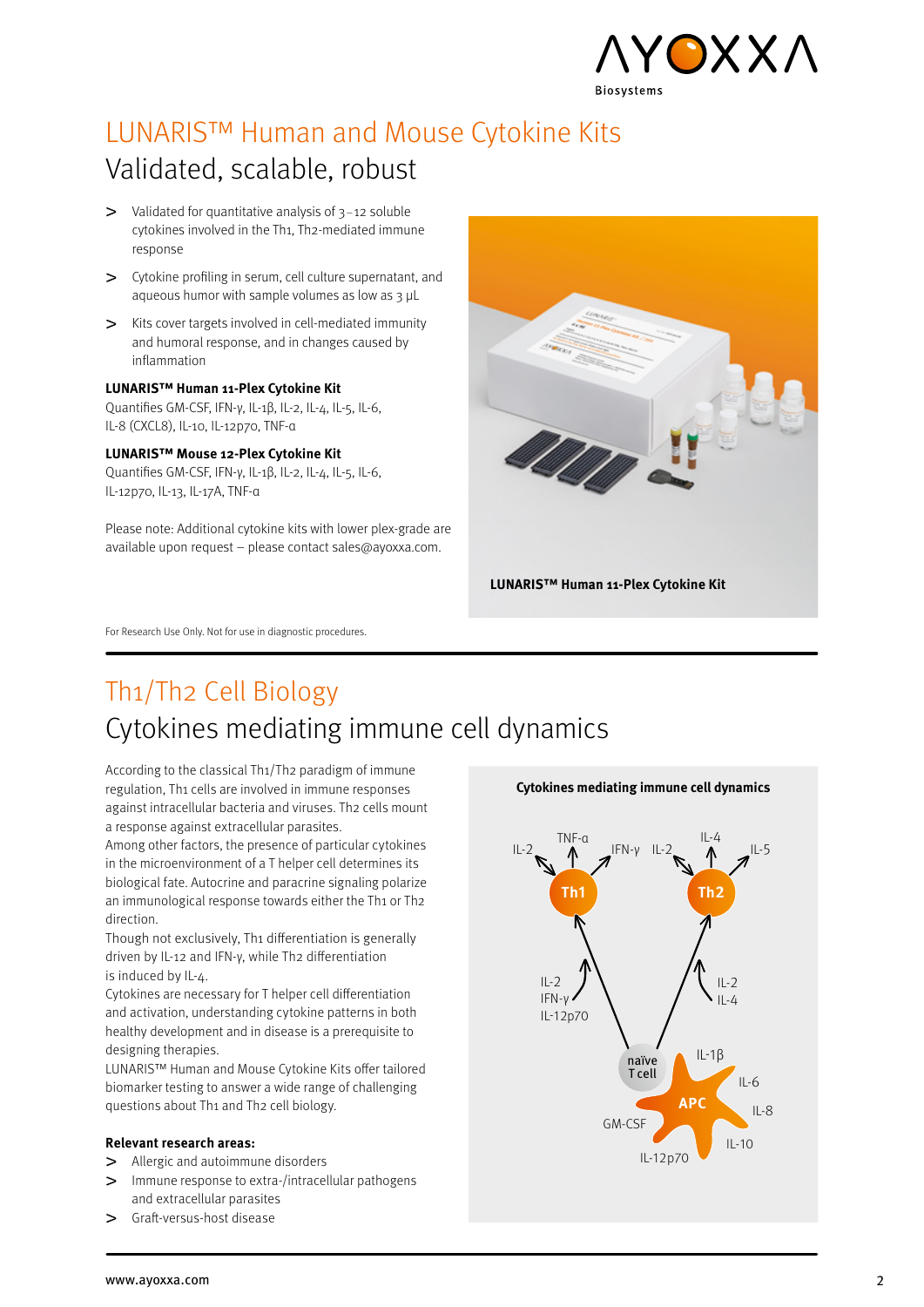

## Excellent Data Quality

Validation of the LUNARIS™ Human 11-Plex Cytokine Kit\*



| Analyte     | LoD  | <b>LLOQ</b> | <b>ULOQ</b> | <b>DR</b> |
|-------------|------|-------------|-------------|-----------|
| GM-CSE      | 0.8  | 1.1         | 1700        | 3.2       |
| IFN-y       | 11.2 | 28.7        | 7000        | 3.8       |
| $IL-1\beta$ | 0.4  | 0.9         | 1300        | 3.1       |
| $IL-2$      | 3.0  | 4.9         | 3000        | 3.5       |
| $IL-4$      | 0.8  | 2.0         | 3000        | 3.5       |
| $IL-5$      | 1.5  | 2.3         | 3500        | 3.5       |
| $IL-6$      | 0.7  | 1.8         | 2700        | 3.4       |
| $IL-8$      | 0.4  | 0.4         | 1700        | 3.2       |
| $IL-10$     | 0.6  | 1.3         | 2000        | 3.3       |
| IL-12p70    | 4.7  | 8.2         | 5000        | 3.7       |
| $TNF-a$     | 1.4  | 2.0         | 3000        | 3.5       |

#### **Figure:**

Bar diagram depicting the assay parameters shown in the table to the right. The orange bars represent the dynamic range of the assay from LoD (left border) to the ULOQ (right border). LLOQ is depicted as a white line.

### **Table:**

Median assay parameters determined for a twelve point standard curve in more than ten experiments. Limit of detection (LoD), lower limit of quantification (LLOQ), and upper limit of quantification (ULOQ) given in pg/mL; dynamic range (DR) on a log scale.

\*Validation data of the corresponding mouse kit are available upon request.

# LUNARIS<sup>\*</sup>Technology Innovative technology for translational proteomics

- **Ease of readout and handling**  $\geq$
- **Fully integrated system**  $\overline{\phantom{0}}$
- **Flexible scalability from low to high throughput**  $\geq$
- **Readout of 384 samples in less than one hour**  $\geq$

AYOXXA's proprietary LUNARIS™ platform for multiplex protein analysis is a fully integrated and scalable system. A dedicated reader automates image-based analysis of immunoassay beads in a planar array, so every bead is read and every bead counts.

LUNARIS™ is optimized for sample volumes as low as  $3$  µL – one-tenth the volume required for similar technologies – yet allows full multiplex testing without compromising data quality or precision from precious samples.

With advantages of superior data quality, workflow flexibility and conservation of precious samples, LUNARIS™ enables reliable quantification of biomarkers from model to man– from lab to clinic – from data to insight.

# **LUNARIS<sup>™</sup> Services** Multiple options to access the advantages of LUNARIS™

### **Complete testing and readout services**

- **Send in samples for testing and receive a complete analysis report**
- **Perform assays in your lab, then send in completed assay plates for readout**

### **Innovative panel development**

- **Custom panel configuration**
- **Custom multiplex assay development**